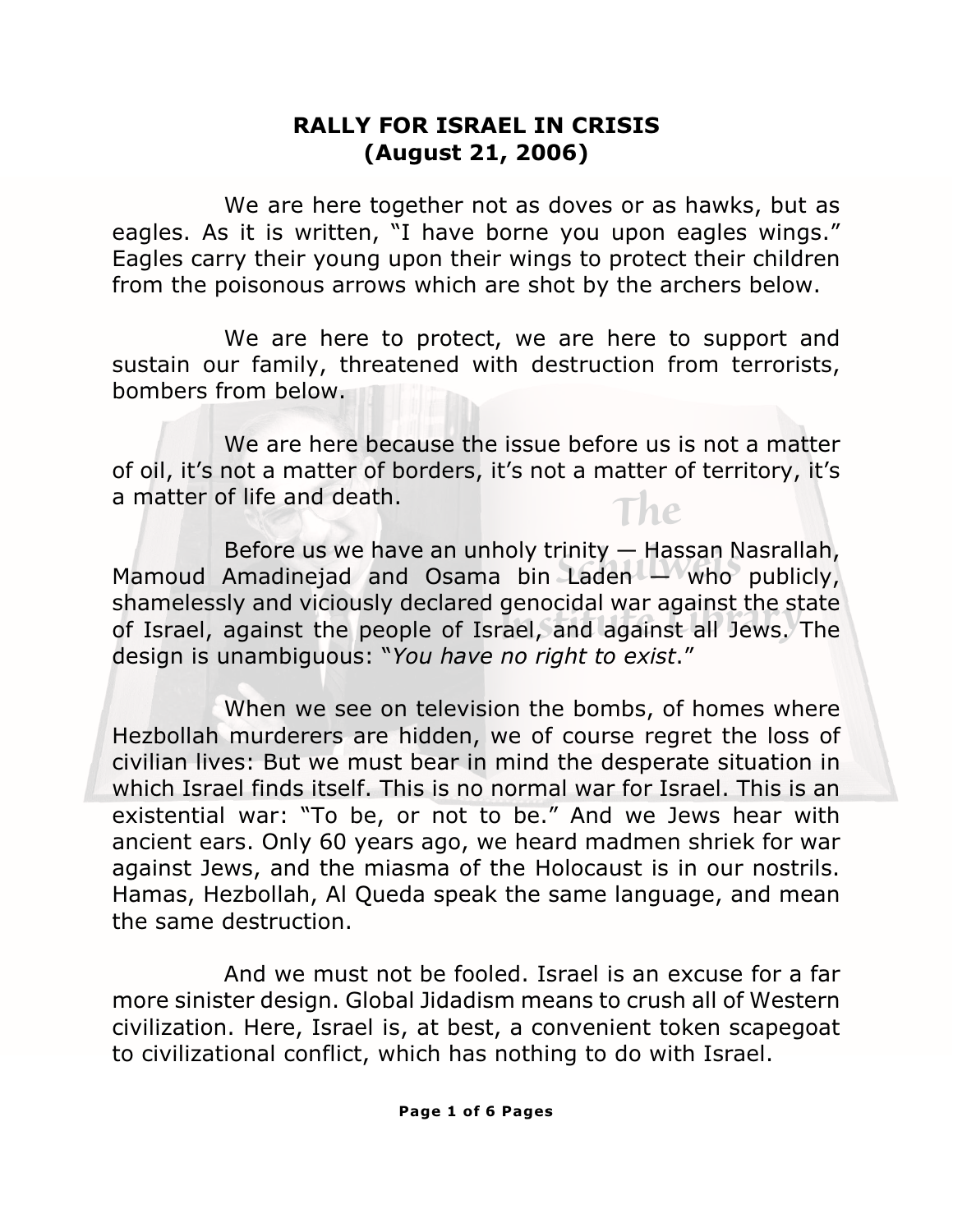- The million who died in the Iran-Iraqi war had nothing to do with Israel.
- The mass murder in Darfur, Sudan, where an Arab Muslim regime is massacring black Christians, has nothing to do with Israel.
- Saddam Hussein's invasion of Kuwait and butchery of his people has nothing to do with Israel.
- Assad's killing of thousands of Syrian citizens in the city of El Hamah has nothing to do with Israel.
- *The*  • The Taliban control of Afghanistan in the civil war has nothing to do with Israel.

*Schulweis* is the test of Western civilization to overcome global Jihadic *Institute Library* Israel is not the underlying cause. The underlying issue extermination.

We've had good reason to expect, from the nations of the world, elementary indignation, elementary outrage. What does it mean that leaders not only deny the existence of the Holocaust, but design to resurrect it, and to perpetuate it?

We had good reason to expect that the nations of the world would exercise sympathy for a state and its citizens who have been unprovokedly attacked, malicious attacks. Its cities bombed, its soldiers kidnapped, its civilians abducted.

We had reason to believe that Israel would rise in popularity in the eyes of the world. Instead, we have heard the sanctimonious, hypocritical and vicious statement by those like former president Jimmy Carter, who, in Der Spiegel, claimed that Israel's defense was "immoral and illegal." Would it be more moral to turn the other check while the pistol is pressed against your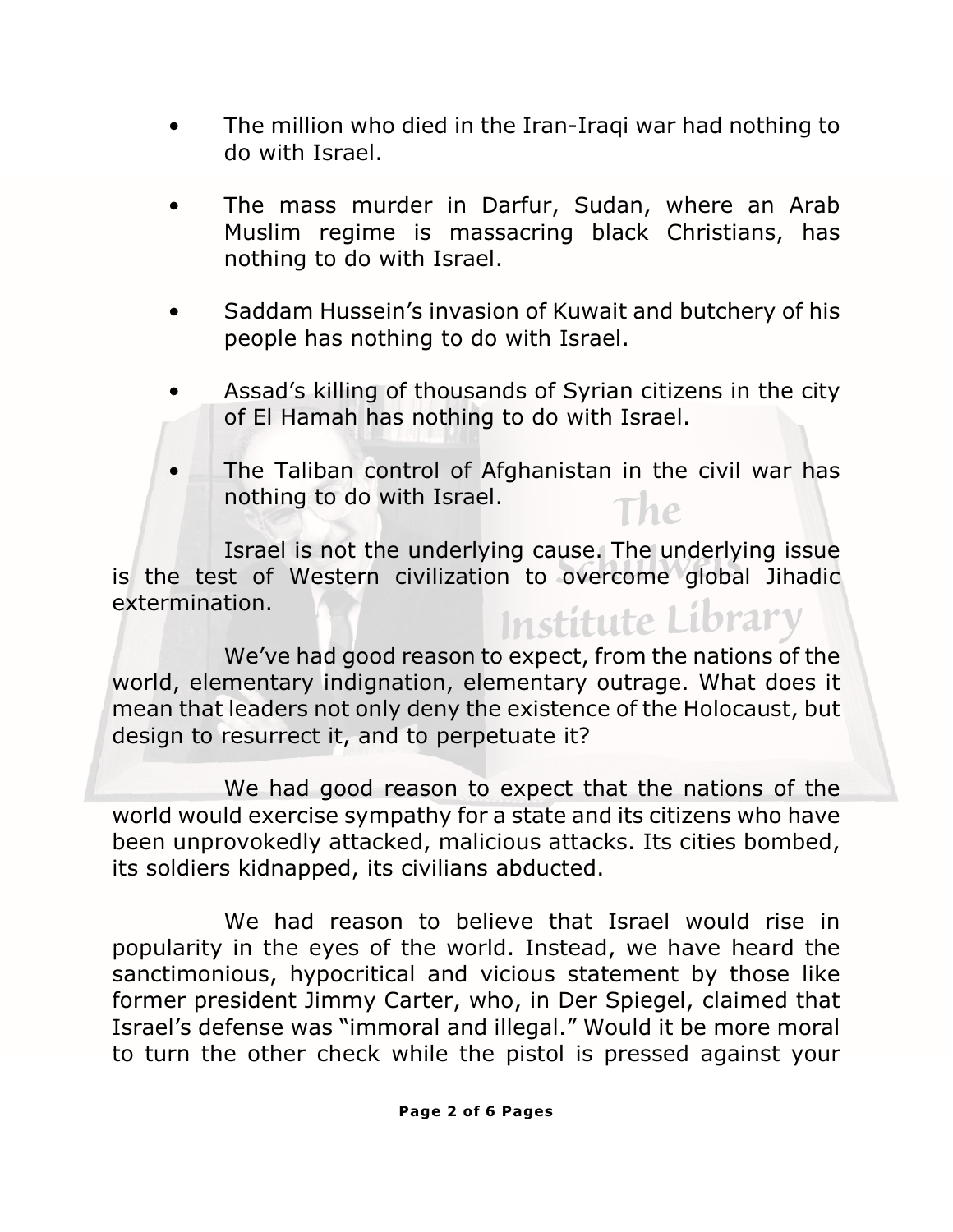child's head?

Kofi Annan is upset that Israel has struck against the known smuggling of dangerous arms from Iran into Syria. But where was Kofi Annan, and where were the United Nations, when Resolution 1559 was passed, demanding the disarmament of the Hezbollah? They were mute, they were blind, they were dumb, they were paralyzed.

But we Jews ought to know better. Israel is popular only in dying and in defeat.

was heard when Israel withdrew from Lebanon in 2000, and kudos<br>heard when Israel left the Gaza unilaterally, When Jethal scuds *Schulweis* landed in Tel Aviv during the Gulf War, we were popular. Prayers of sympathy were heard over the ashes of Auschwitz and the torture of Treblinka. Applause and approbation heard when Israel left the Gaza unilaterally. When lethal scuds

*Institute Library* high a price to gain a shred of sympathy. For that praise comes only Dear friends, we cannot afford such popularity. It is too to celebrate our impotence, our weakness, our subservience, our defeat. And above all else, we Jews must not be defined by other people.

Our approval must come not from the outside, but from inner applause. We know the character of Israel when it faces its adversity. We know its moral sensibility, and we know its faith. We know its response to adversity.

Where is God to be found in the typhoon, the earthquake, the tsunami, the cancerous virus, the barbaric violence? God is to be found not in the cause, but in the response to terror.

How do our people respond?

One million Israelis have been bombed daily by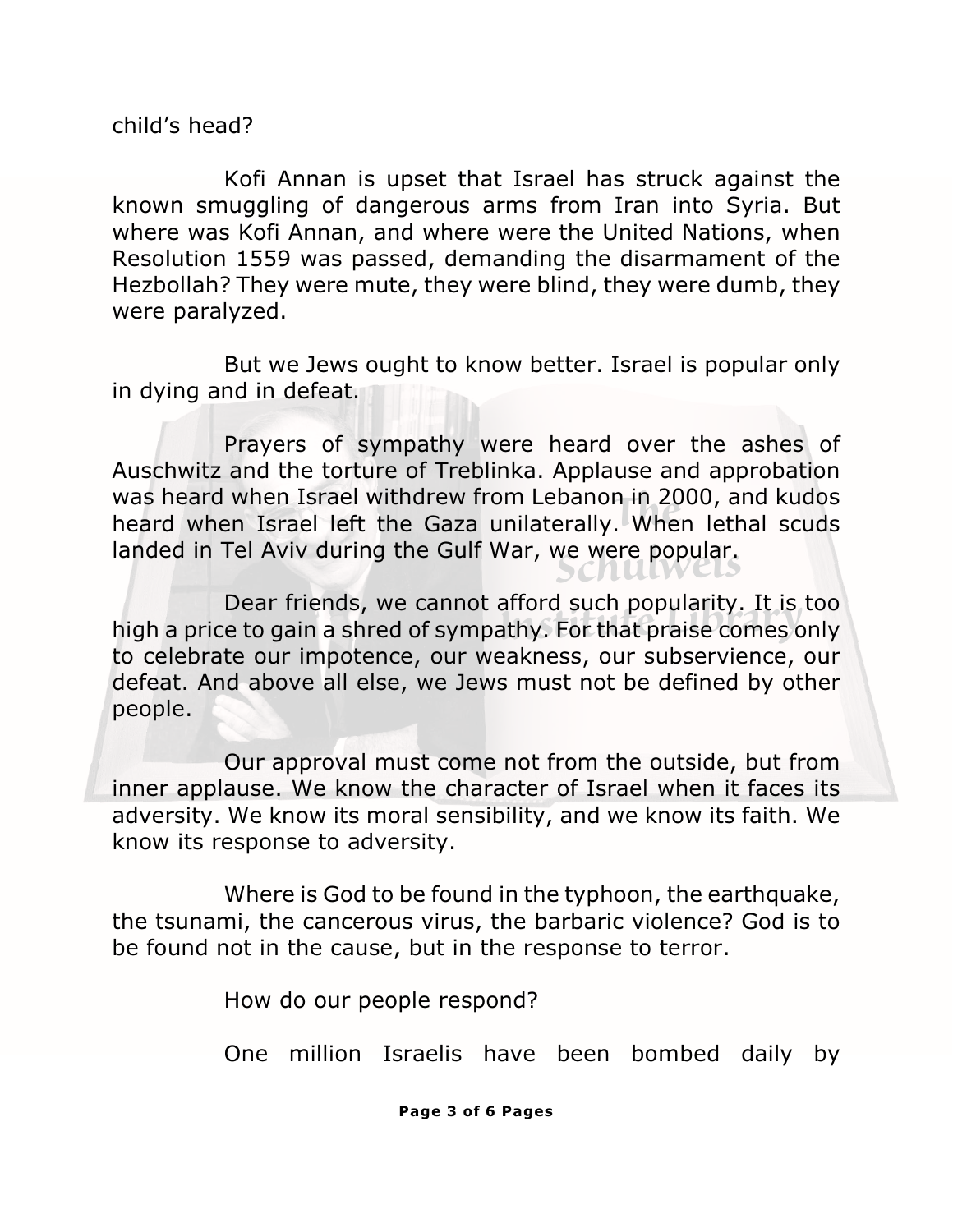katyushas. Forced to leave their homes, they fled to the south, and fell into loving arms of loving Jews. Homes were opened; beds are found; food shared; wounds bandaged; blood transfused from one body to another. Those who came are not treated as refugees from the north, but as family. The mezuzah pointed inwards. "*Welcome to my home. Welcome to my table. We will eat together, we will drink together, and we will face life together*."

massaged ... with loving hands. Do not allow the fog of war to<br>hecloud the deen and profound moral character of the Jewish state *Schulweis* The response is called "*mishpucha*." A friend of mine reports that on the scrawls beneath every Israeli television program, the names of all whose homes are open to homeless appear. My grandson, Ben, who returned from the Lebanese front, told his family and us how he and the soldiers were received. They were washed, they were fed, they were caressed, they were becloud the deep and profound moral character of the Jewish state and of our people. Response is all.

*Institute Library* of Jews in Yemen? Do not forget. In 1949, one year after the Remember how Israel responded to the fear and isolation declaration of Israel's independence, a people who themselves barely emerged from the hell of a Holocaust, lifted a magic carpet to bring the entire Jewish community of Yemen into Israel.

Remember: Israel responded to the intimidation and humiliation of Jews outside its borders. Jews who were forced out of Syria, Iran, Iraq, Libya, Morocco, Kurdistan — 800,000 found loving shelters in Israel. And they came from all walks of life, including the poor, the maimed, the sick, the widowed, and the orphaned.

What moral heroism for this small country and tiny people to absorb into its economy and into its land 60,000 Jews from Ethiopia? 1 million Jews from Russia? All gathered on this sliver of a country.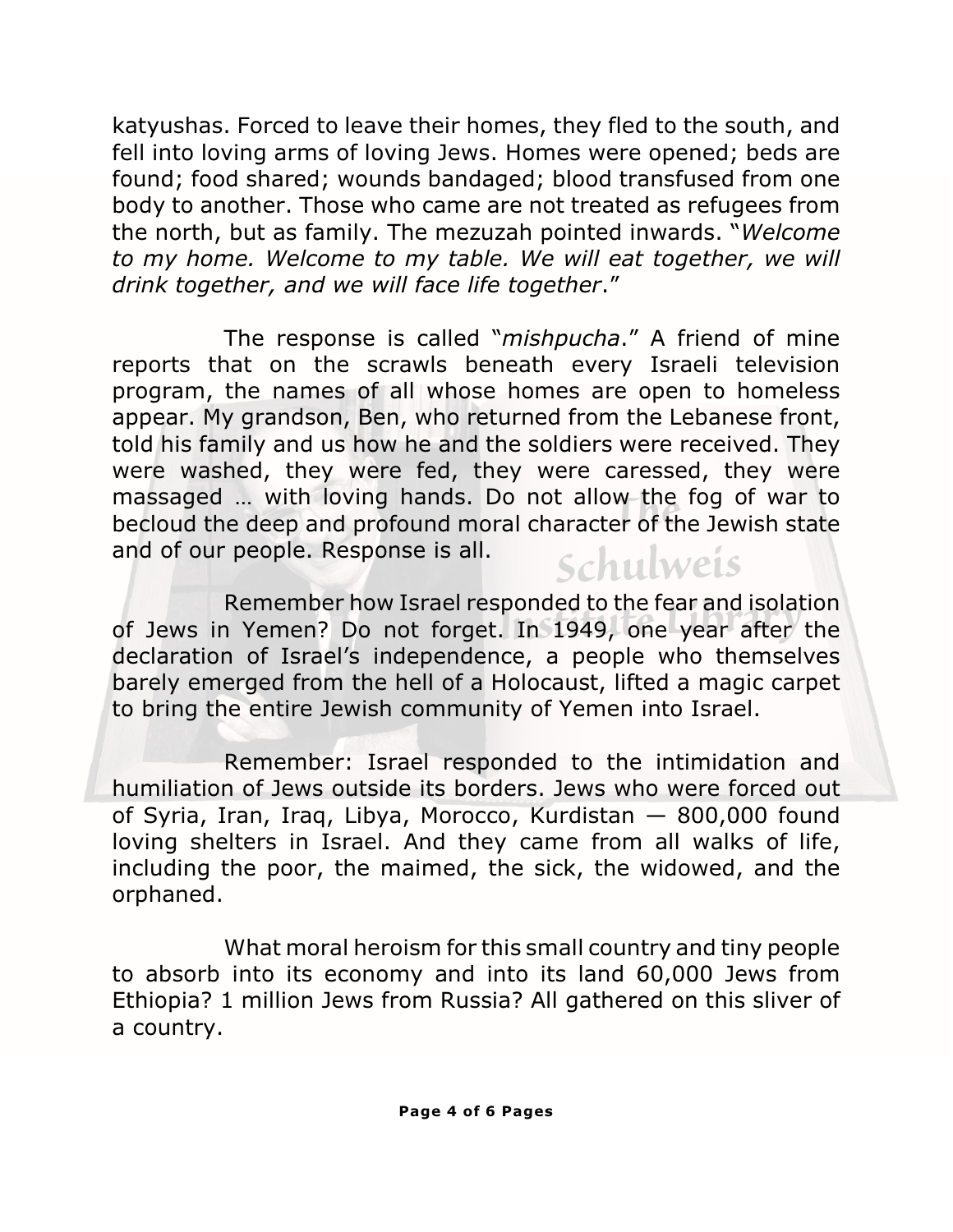Israel: Small in numbers, large in heart. And a heart that extends beyond the Jewish community to non-Jews as well.

Remember:

- *Vietnamese boat people settled in Israel.*
- *Israel's medical aid was sent to Rwanda.*
- *Israeli doctors were sent to Turkey after its most severe earthquakes.*
- *The*  • *Teams of Israelis searching and healing victims caught in the cowardly bombing of the United States Embassies in Kenya and Tanzania.*

Why are we here? Who is this people? Who is this "people<br>? This is our soul. This is our *neshama.* of Israel" ? This is our soul. This is our *neshama*.

*Institute Library Hear, my people! In your life, we live. In your glory we are honored In your sorrow, we are grieved. In your life, our lives have deeper meaning We are bound inextricably with the soul of you.*

The people of Israel, our brothers and our sisters  $-$  our family — have taught us how to live with terror. Do not be afraid, and do not be depressed.

There is, as you know, a discothèque in Israel called "The Dolphinarium," where a homicidal suicide killer placed a bomb that killed 21 Jewish teenagers and wounded 120 of them. Outside the disco, there is a hand-written sign that reads: *Lo nafsik lirkod. Lo nafsik lashir.*

"We won't stop dancing. We won't stop singing. We won't stop dreaming. We won't stop hoping."